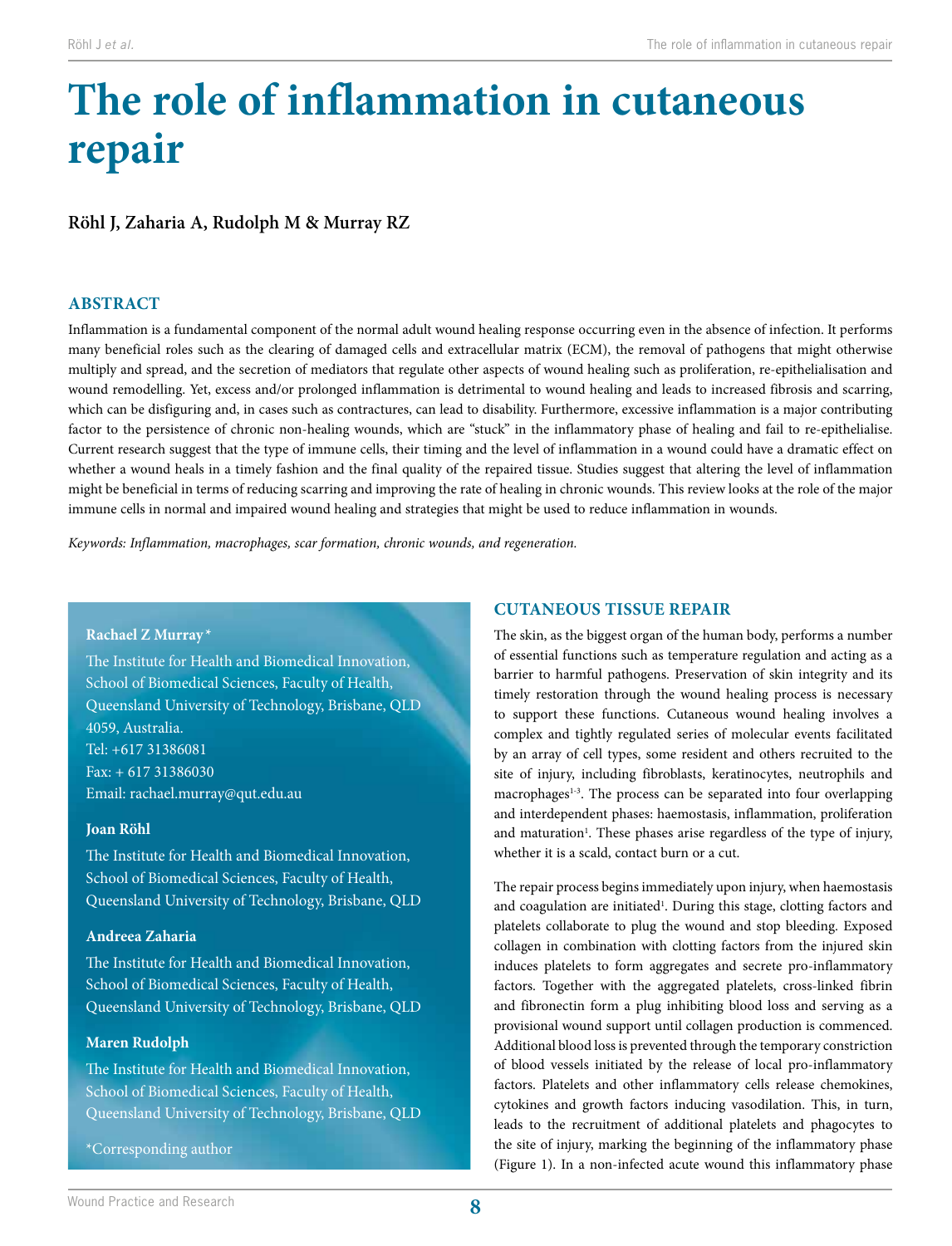typically lasts for approximately 5–7 days<sup>1</sup>. During this time the proliferation phase commences, covering days 3–10 post injury, whereby wound re-epithelialisation occurs, the vascular network is restored and granulation tissue is formed. Fibroblasts synthesise collagen III and fibronectin, which are organised into loose bundles that act as a framework for angiogenesis to occur, and also aid wound contraction<sup>2</sup>. New blood vessels sprout from existing endothelial cells migrating towards the wound guided by chemotaxis<sup>4</sup>. Proliferation and migration of keratinocytes promotes re-epithelisation<sup>5</sup>. Together with granulocytes and macrophages, keratinocytes aid in the formation of the granulation tissue and initiation of remodelling. Finally, the wound maturates and extracellular matrix (ECM) protein remodelling continues up to a year after wounding. The process of wound healing ultimately ends with the formation of a scar where collagen III is substituted with collagen I, which is stronger and organised in parallel bundles differing from the basket-weave collagen in uninjured skin. The new collagen fibres are rearranged along tension lines, inducing wound contraction and decreasing the wound surface. The formation of the granulation tissue is terminated through apoptosis, resulting in avascular and acellular tissue<sup>6</sup>. This maturation process can take up to one year or longer.



*Figure 1: Cutaneous tissue repair. During coagulation platelets that spill from damaged blood vessels plug the vascular defect and form a fibrin-rich clot that acts as a scaffold for infiltrating cells and contains chemoattractants to recruit neutrophils and macrophages to the wound site. Neutrophils and macrophages remove tissue debris and microbes and release of reactive oxygen species. Macrophages are activated and secrete large amounts of pro-inflammatory cytokines. Apoptosed neutrophils are phagocytosed by macrophages, which allows macrophages to adapt their phenotype and produce anti-inflammatory cytokines. Macrophages also produce pro-fibrotic growth factors (TGFβ) as well as pro-angiogenic factors (VEGF, PDGF). Activated fibroblasts proliferate and migrate into the wound bed to form granulation tissue. Fibroblasts within this granulation tissue transform into specialist contractile myofibroblasts that produce large amounts of loosely organised collagen. Keratinocytes initiate the epidermal repair by migrating from the wound edges over newly laid ECM to fill the wound. MMPs regulate the remodelling of the connective tissue into parallel collagen bundles, ultimately resulting in scar formation*

# **THE INFLAMMATORY PHASE OF WOUND HEALING**

#### **Immune cells are key regulators of the wound environment**

Inflammation in the wound occurs even in the absence of infection and is brought about predominantly by resident mast cells and mast cell precursors recruited from the circulation, along with neutrophils, monocytes and T cells that enter tissue from the blood after injury<sup>3,7</sup>. Within hours of injury, resident mast cells degranulate, releasing an array of cytokines, amines and enzymes including histamine, which causes the local blood vessels to dilate and become porous. This, in combination with their secreted chemoattractants, supports the extravasation of inflammatory cells into the wounded area. New mast cells are recruited to the area and they persist in high numbers during the healing process. The exact role(s) mast cells play has been controversial, with partially contradictory results for roles in re-epithelialisation, angiogenesis, immune cell infiltration and fibrosis. Although it must be said, there are a few potential issues with the models used to generate these data. A more recent wound study has used transgenic mice with mast cells containing a Cre-inducible diphtheria toxin receptor where mast cells can be specifically depleted using diphtheria toxin<sup>8</sup>. This study found no significant differences in the kinetics of re-epithelialisation, the formation of vascularised granulation tissue, or scar formation when compared to control mice<sup>8</sup>. This suggests that at least in terms of wound closure and scar formation mast cells appear not to have a significant role.

Neutrophils and macrophages enter the wound relatively early in the wound healing process although with slightly different timings<sup>3,9</sup>. The bulk of neutrophil recruitment occurs over the initial 6–12 hours of the healing process, with numbers in the wound peaking around one day post injury<sup>9,10</sup>. Once neutrophils have entered the wound they secrete proteinases and antimicrobial products that kill microbes and remove pathogens from the site of injury in a process known as phagocytosis. In the wound they are also responsible for clearing up cell debris, again by phagocytosis. Through the secretion of cytokines and chemokines, neutrophils are also able to entice other immune cells to the wound and regulate resident fibroblasts and keratinocytes. Their recruitment ceases around day 2 when numbers decline dramatically due to apoptosis (a form of programmed cell death)<sup>10</sup>. Spent neutrophil fragments are then phagocytosed by macrophages, which helps to resolve inflammation during the wound healing process<sup>11</sup>.

Prior to injury, skin contains only a few resident macrophages and due to their low numbers they play only a minor role in inflammation during skin repair<sup>12-14</sup>. Thus, the majority of wound-associated macrophages are predominantly derived from circulating monocytes. Monocyte entry into the wound occurs in two waves<sup>13</sup>. Initially a small pool of monocytes enters the wound early post-injury through leaky vasculature as a result of the initial injury<sup>13</sup>. This leakage is transient and ceases as the vessels are plugged<sup>13</sup>. Upon injury, the production of their precursor cells, the myeloid progenitor cell, in the bone marrow increases, leading to a dramatic rise in circulating monocytes $12,15$ . These monocytes must then actively cross the endothelium to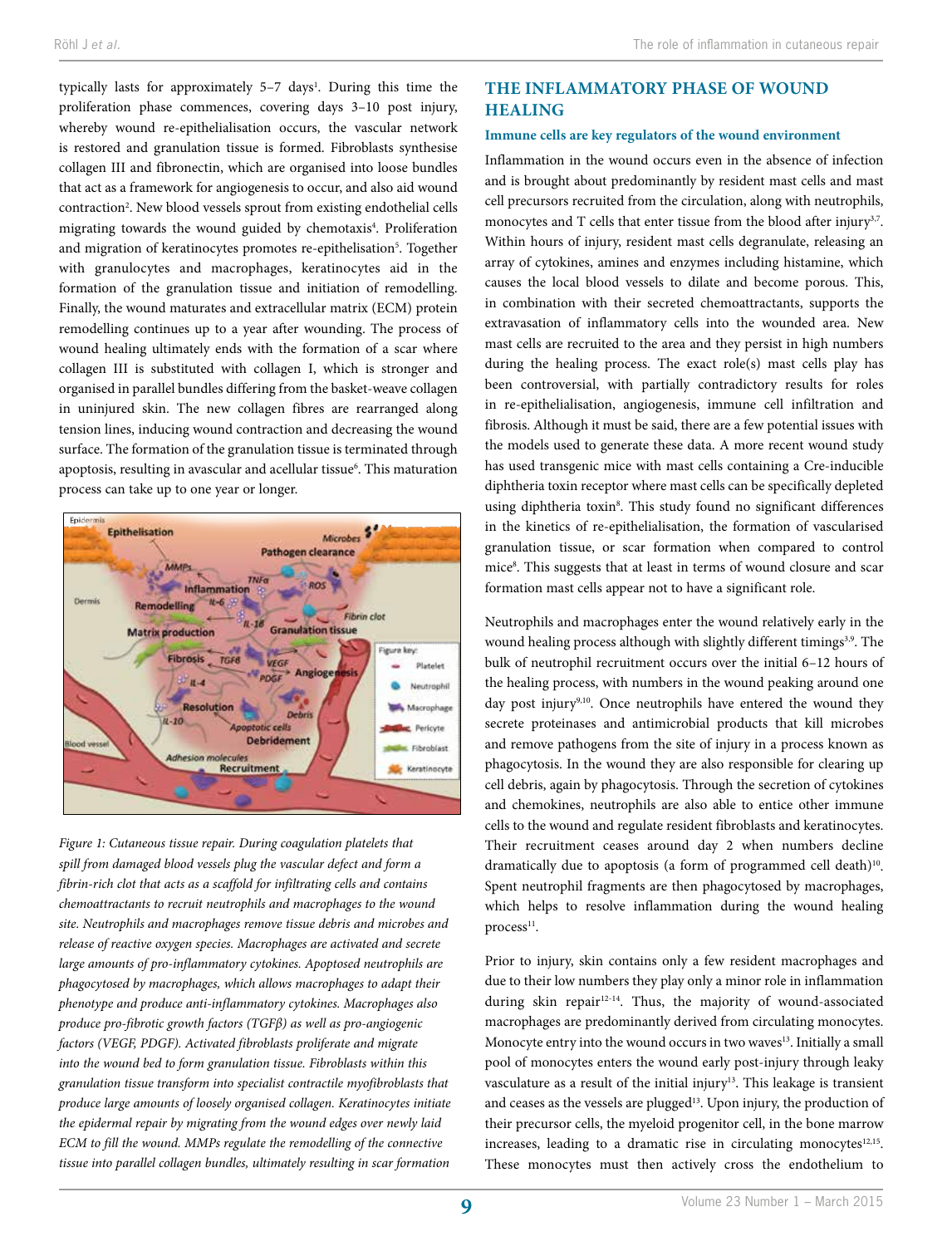enter the wound and differentiate in situ into wound-associated macrophages. They continue to enter the wound in large numbers over then next 48 hours, and their numbers remain stable until 4 to 5 days post-injury when they begin to decrease, reaching steady-state levels by day 149,12.

#### **The macrophage M1/M2 paradigm during cutaneous repair**

Once monocytes have infiltrated the wound, signals from the local wound environment trigger them to differentiate into macrophages<sup>16,17</sup>. Macrophages are classically activated through factors such as IFN-γ or through their pattern recognition receptors. These receptors activate when they detect pathogens or certain proteins released from broken cells or damaged ECM<sup>17,18</sup>. The differentiation process creates cells with an increased capacity to phagocytose (ingest and kill pathogens and clean up debris), and secrete enzymes such as matrix metalloproteinases (MMPs) that aid in the remodelling of the wound, pro-inflammatory cytokines such as TNF that regulate other cells, and growth factors such as TGFβ. Once activated, these macrophages, known as M1 macrophages, become predominantly pro-inflammatory in the wound environment<sup>16,17</sup>. M1 macrophages have strong a microbicidal activity through increased levels of reactive oxygen species, such as superoxide anions, oxygen and nitrogen radicals that help tackle and prevent infection. M1 macrophages are also voracious phagocytes removing pathogens, dying cells and debris that might act as stimuli to increase inflammation. They also produce large volumes of pro-inflammatory cytokines (for example, TNFα, IL-6, IL-23) to regulate other cells (Figure 3).

Macrophages are highly dynamic cells and can alter their functional phenotype as the environmental cues they receive change, leading to adjustments in their primary functions<sup>19</sup>. After phagocytosis of dead (apoptosed) neutrophils, or in response to stimuli such as IL-10 and IL-4, wound-associated macrophages alter and mature into M2 type macrophages (Figure  $3$ )<sup>16</sup>. They become more reparative and begin releasing growth factors, such as TGFβ, VEGF and PDGFβ, that recruit endothelial cells (pro-angiogenic) and fibroblasts; they promote myofibroblast differentiation and secrete ECM components<sup>17</sup>. M2 macrophages also begin secreting anti-inflammatory cytokines



*Figure 2: Inflammation in wound healing. The inflammatory phase of tissue repair under different wound healing conditions is shown*

such as IL-10 that act to switch off inflammation. The phagocytosis of apoptotic neutrophils is a major trigger in the switch from M1 to the reparative anti-inflammatory  $M2$  type<sup>16</sup>. This is a simplistic view of what happens to these cells and it is more likely that between switching from M1 to the M2 there is a continuous spectrum of phenotypes.

Through the early stages of inflammation (day 1 post-wounding) the majority of macrophages express high levels of the cell surface markers Ly6c, as well as CCR2, and resemble an M1 phenotype producing large amounts of the pro-inflammatory cytokines TNFα, IL-6 and IL-1 and enzymes such as MMP-9 but little TGFβ12,20-22. By day 7 the majority of wound-associated macrophages express low levels of Ly6c and secrete little to no pro-inflammatory cytokines but produce more TGFβ and IL-10 as well as expressing the mannose receptor (CD206), which is more representative of the M2 phenotype $12,20$ .

#### **Inflammatory cells are necessary to promote wound healing**

Neutrophils and macrophages are necessary to promote aspects of the wound healing process. They play a role in clearing the wound of pathogens, cell debris and damaged ECM. Macrophages also promote the advancement of healing through secretion of growth factors, chemokines and cytokines that activate the proliferation phase. Therefore, some inflammation is beneficial, and necessary for the timely repair of injured skin. While neutrophils are not absolutely necessary for wounds to re-epithelialise, studies in mice suggest that their absence might prolong closure rates and reduce neovascularisation<sup>23</sup>. It has also been suggested that failure to recruit neutrophils deprives macrophages from phagocytosing apoptotic neutrophils, a step that is important in altering the phenotype of the



*Figure 3: Macrophage phenotype during wound healing. Neutrophils enter the wound early after injury and persist for 2 days before undergoing apoptosis. Monocytes begin actively entering the wound 2 days postinjury and the numbers increase dramatically and then remain stable until day 5, returning to steady-state levels by day 14 post-injury. In the wound these cells differentiate to become macrophages and signals in the environment activate them to become M1 like pro-inflammatory macrophages. Macrophages then further adapt their phenotype in response to environmental cues to become M2 like and play a role in resolving inflammation and completing the repair process. This illustration represents extremities within the continuous spectrum of the macrophage polarisation states 'M1' versus 'M2'*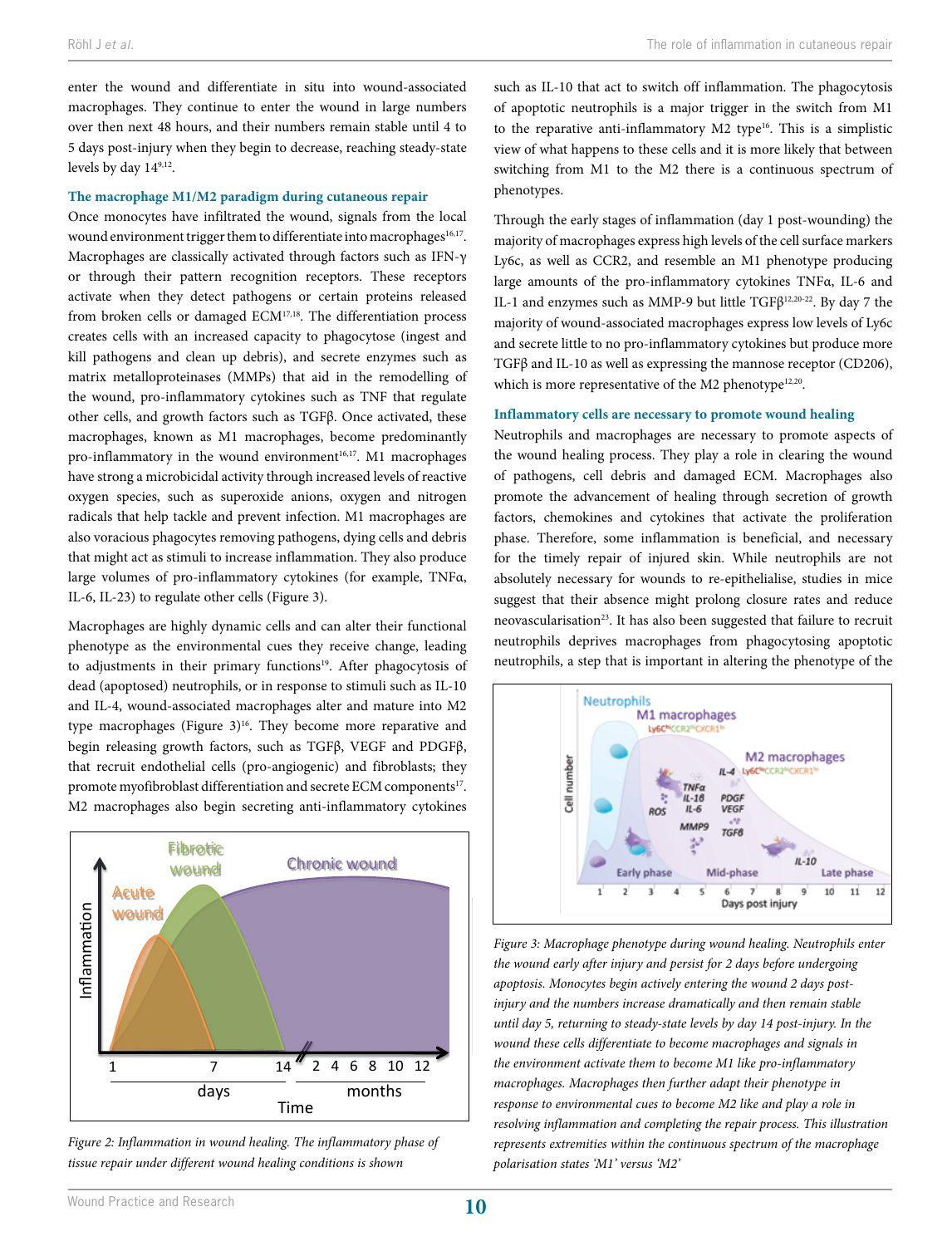macrophage to become more reparative in the wound<sup>24</sup>. Studies on macrophages will be discussed below.

# **EXCESSIVE INFLAMMATION AND INCREASED NUMBERS OF MACROPHAGES COMPROMISE WOUND HEALING OUTCOMES**

#### **Inflammation and macrophages regulate scar formation**

Evolutionary wise the immediate objective of the repair process is to restore tissue integrity and homeostasis. However, this hasty repair process (fibrosis) comes at a price and the new tissue is not an exact replica of the uninjured tissue<sup>25</sup>. The level of scar formation and its location then determines functionality of the skin. Healed skin is typically acellular and contains bundles of collagen fibres aligned in one direction rather than the normal organised lattice/ basket weave structures seen in normal healthy and uninjured skin. Collagen helps provide tensile strength to the healed skin, although not quite reaching the strength of that found in uninjured skin. It is now becoming increasingly clear that the degree of inflammation and macrophages in the wound can dictate the amount of fibrosis and scar formation25.

The kinetics of neutrophil and macrophage recruitment and egress after tissue damage described earlier is representative of an acute wound. Alterations in this process can have a profound impact on healing outcomes (Figure 2). While studies specifically targeting neutrophils show their depletion has no effect on fibrosis, the same cannot be said for macrophages. It is clear that macrophage numbers in the wound can dictate the level of scar formation, with reduced numbers being linked to less fibrosis. In foetal wounds, when monocytes have yet to develop, wounds heal scar-free<sup>1,26,27</sup>. This improved healing process perseveres until the monocyte lineage develops (3rd trimester)<sup>28</sup>. Although the lack of macrophages is not the only difference between foetal and adult wounds, these studies suggest that macrophages may potentially play a role in fibrosis. Also areas of the body that are characterised by low levels of macrophages and reduced inflammation, such as the oral mucosa, heal faster and with less scarring<sup>29</sup>. These findings, together with other studies, have led to the suggestion that having high macrophage numbers in a wound to prevent infection might come at the price of fibrotic repair. Although it is not quite as simple as this, since macrophages play other important roles, there is now increasing evidence from more sophisticated functional mouse studies that macrophages regulate scar formation. Studies in mice where macrophages have been depleted in wounds show reduced scarring. Earlier studies using mice lacking the PU.1 transcription factor (Sfp1-/-), which are deficient in macrophages, neutrophils, B cells, mast cells and eosinophils, and thus have low levels of inflammation, show improved healing rates with much less fibrosis than control mice<sup>30</sup>. These studies suggested inflammation regulated through these cells plays a role in fibrosis and scarring and together with other studies have led to a number of investigations into the exact role of these cells in wound healing.

More recently targeted studies to specifically deplete macrophages have helped reveal a role for these cells in scar formation<sup>31,32</sup>. Administration of diphtheria toxin to transgenic mice containing diphtheria toxin-sensitive macrophages prior to wounding and during the healing process ablates all macrophages<sup>32</sup>. This leads to a delay in re-epithelialisation, perhaps due to the reduced cell proliferation seen in these mice, and impaired angiogenesis<sup>32</sup>. Importantly, there is also reduced collagen deposition in these wounds. These results suggest that macrophages promote wound closure and fibrosis. To further dissect their role, macrophages have been depleted over specific time frames during healing<sup>31</sup>. Loss of macrophages from the inflammatory stage (days 0–5) of healing resulted in minimised scarring, again supporting the idea that macrophages regulate scar formation<sup>31</sup>. These mice showed a reduced rate of epithelialisation during the inflammatory stage<sup>31</sup>. However, once the diphtheria toxin injection was stopped at day 4, allowing the mice to produce new macrophages, wound closure was rapid compared to control animals and wounds were similarly healed by day 14 except they had greatly reduced scar formation<sup>31</sup>. Remarkably, the removal of macrophages over days 4-9 led to severe haemorrhage in the wound, a lack of maturation and wound closure did not occur. Depletion of macrophages over the latter stages (days  $9-14$ ) of repair had no effect on the outcome<sup>31</sup>. These results together suggest that if we could reduce early inflammation (days 0–5) there is the potential to reduce scar formation.

## **High levels of inflammation and macrophages contribute to the chronicity of wounds**

In addition to regulating scar formation, excessive numbers of neutrophils and macrophages increase inflammation and impair the healing process, contributing to the chronicity of wounds (Figure 2)33,34. Excess pro-inflammatory mediators and enzymes produced by macrophages and neutrophils negatively impact the wound environment. For example, high levels of matrix metalloproteinases, such as MMP9 secreted by these cells, causes tissue damage through excessive degradation of the ECM that would normally provide a scaffold for new cells to migrate into the wound<sup>35</sup>. Another contributor to chronicity occurs through the secretion of pro-inflammatory cytokines, such as TNF, which exacerbates inflammation. While neutrophil numbers in the wound are high, it has been shown that 80% of wound margin cells are pro-inflammatory macrophages. Increased numbers of macrophages and sustained inflammation are observed in human chronic wounds, suggesting that a reduction in macrophage numbers might be beneficial in their treatment. Studies undertaken in impaired wound healing models of obese (ob/ob) and diabetic (db/db) mice show macrophage numbers are elevated and that they persist at sites of injury for much longer than in control mice<sup>36,37</sup>. Attractively, wound closure in diabetic mice can be improved by attenuating wound inflammation. Similarly dampening inflammation through antibody-based macrophage depletion is able to restore disturbed tissue regeneration in healing-impaired, obese mice<sup>36</sup>.

Interestingly, in mouse models with impaired healing, such as the obese (Ob/Ob) and defective TLR-signalling (MyD88-/-) mice, the increased levels of macrophages seen in the wound are predominantly of the pro-inflammatory M1 phenotype with much less of the reparative non-inflammatory M2 macrophages<sup>12,22,38</sup>. While this work has been done in mice, human venous leg ulcers also have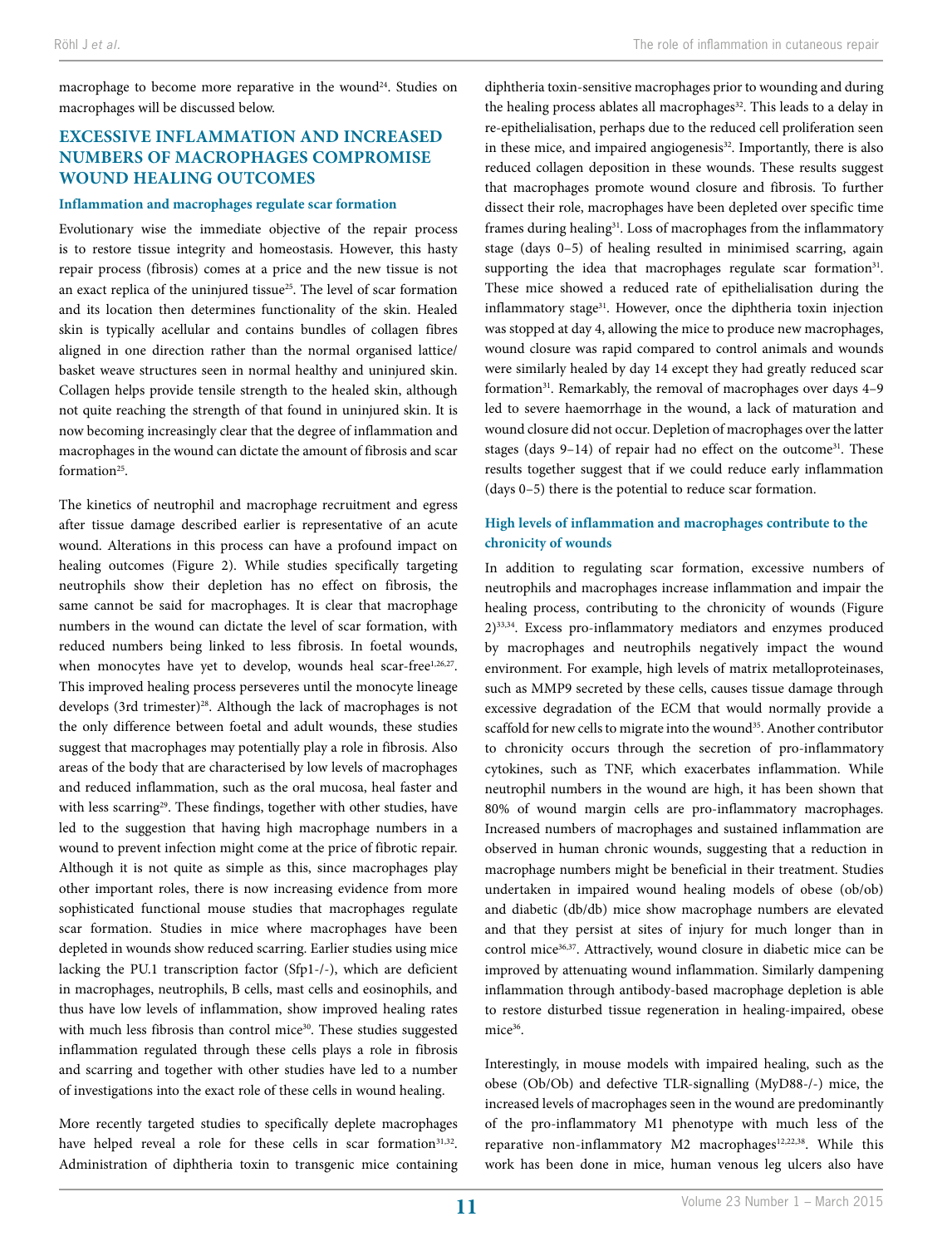increased numbers of M1 macrophages that contribute to chronic inflammation, tissue breakdown and impaired wound healing<sup>39</sup>. These findings suggest that perhaps the normal environmental stimulus for switching phenotypes might not be present or that the increased levels of inflammation are damaging the wound environment perpetuating inflammation. For example, high levels of enzymes found in chronic wounds, such as the MMPs, secreted from neutrophils and macrophages lead to the degradation of new ECM proteins. These proteins would normally provide scaffolding for new cells to enter and fill the wound. Additionally, the damaged ECM components might act as a stimulus to the pattern-recognition receptors keeping macrophages in the M1 state<sup>35</sup>.

Pro-inflammatory macrophages have also been seen to concomitantly express both M1 and M2 markers, suggesting that there is a glitch in the switch from pro-inflammatory M1 to the anti-inflammatory M2 phenotype, leading to the persistent and excessive inflammation seen in impaired healing<sup>39,40</sup>. These results support the idea that the different macrophage subpopulations are derived from an appropriate (in normal wound healing) or defective (in impaired healing) in situ response to the wound environment rather than being recruited from circulating monocytes<sup>17</sup>.

## **STRATEGIES TO DAMPEN INFLAMMATION**

There are a number of potential strategies to specifically dampen inflammation in wounds. These include preventing immune cells entering a wound and being activated to secrete pro-inflammatory cytokines; inhibiting the pro-inflammatory cytokines that regulate and, in the case of chronic wounds, perpetuate chronicity; removal of factors that lead to the release of products that activate immune cells, such as those released when cells or ECM is damaged in chronic wounds.

## **ALTERING RECRUITMENT OF IMMUNE CELLS**

In diseases, such as psoriasis, where infiltration of immune cells is a determining factor in disease progression, preventing the immune cells that regulate inflammation exiting the blood and entering the skin has been used as a successful strategy to reduce inflammation and symptoms. To exit the blood, immune cells must first adhere to the endothelial cell wall, where they roll along the wall until they arrest, migrate to the cell junctions and cross the endothelium to enter the wounded tissue<sup>41,42</sup>. The initial contact of monocytes to vascular endothelium occurs via cell adhesion molecules (CAMs) such as the ICAMs and the selectins<sup>41</sup>. Integrins on the immune cell surface act as the cognate ligands for these adhesion molecules, allowing them to attach to the endothelial cell wall<sup>41</sup>. Studies in mice deficient in both P- and E-selectins, which are typically found on the endothelium, show markedly reduced neutrophil and macrophage recruitment and significantly impaired closure of wounds, with reduced epithelial migration and granulation tissue formation<sup>43</sup>. These results are unsurprising given the more recent conditional depletion of macrophages studies, which showed that loss of macrophages during the mid-phase of healing (days 4–9) led to severe haemorrhage in the wound, a lack of maturation and loss of wound closure. A number of other studies have been undertaken using antibodies to

integrin molecules on immune cells in rabbit models of burn injuries where integrins have been targeted early in the process. For example, using a rabbit model of thermal injury, it has been shown that in the first 24 hours the level of TNF can be reduced after treatment with anti-integrin alpha L antibodies. Other burn wound studies show that damage in the zone of stasis (the tissue surrounding the necrotic burn area) can be reduced when targeting ICAM-1 and integrin  $β2^{44,45}$ . While these studies have shown the treatment was beneficial in the first few days, they did not look at the longer term effects such as healing time and scar formation. However, a clinical trial using a monoclonal antibody against ICAM-1 (Enlimomab), administered within 6 hours of injury to burns patients showed that there was a significant increase (threefold) in the number of patients that healed within 21 days<sup>46</sup>. They found no significant differences in scar formation, but the number of patients that attended the follow-up scar assessment procedure was greatly reduced<sup>46</sup>. How this treatment would affect acute wounds is unknown and whether targeting immune cell extravasation at a slightly later time point (for example, day 2) might be more beneficial in reducing scar formation is not yet known, but one might imagine that if you time administration correctly you might be able to reduce scar formation.

#### **Pro-inflammatory cytokines as therapeutic targets**

Due to the negative influence of exacerbated inflammation on wound healing, depletion of pro-inflammatory cytokines secreted by the immune cells once they have entered the wound has been considered to be a promising therapeutic target to accelerate repair and improve wound-healing outcomes. A reduction in their levels in many diseases where inflammation plays a role in the pathological process has been found to be beneficial. For example, clinical application of an antibody that targets TNF (Infleximab) is used to dampen inflammation in rheumatoid arthritis. Topical application of anti-TNF antibodies to mice that have impaired healing has been shown to reduce immune cell recruitment, alter immune cell activation and phenotype, and accelerate the wound repair process<sup>47</sup>. Application of antibodies against other pro-inflammatory cytokines (IL-1β and IL-17) has also been tested in mice wound models<sup>12,22</sup>. These studies show improved skin repair in normal and impaired healing mice models compared to controls suggesting that targeting pro-inflammatory cytokine may be beneficial during the repair process. Moreover, inhibition of the IL-1β pathway using a neutralising antibody in diabetic mice wounds induces a switch from pro-inflammatory M1 to healingassociated M2 macrophage phenotypes<sup>22</sup>. These wounds generally have increased levels of wound growth factors, and improved healing, which also confirms that macrophage maturation benefits wound healing<sup>22</sup>. This strategy has yet to be tested in patients.

#### **Reducing molecules in the wound that activate immune cells**

The elevated levels of enzyme activity in chronic wounds contribute to increased tissue destruction that includes the release of intracellular proteins and fragments of ECM components that are capable of binding to macrophages and neutrophils and activating them<sup>48</sup>. This activation then leads to the secretion of proinflammatory cytokines that increase the level of inflammation. Activated macrophages and neutrophils are also responsible for secreting many of these enzymes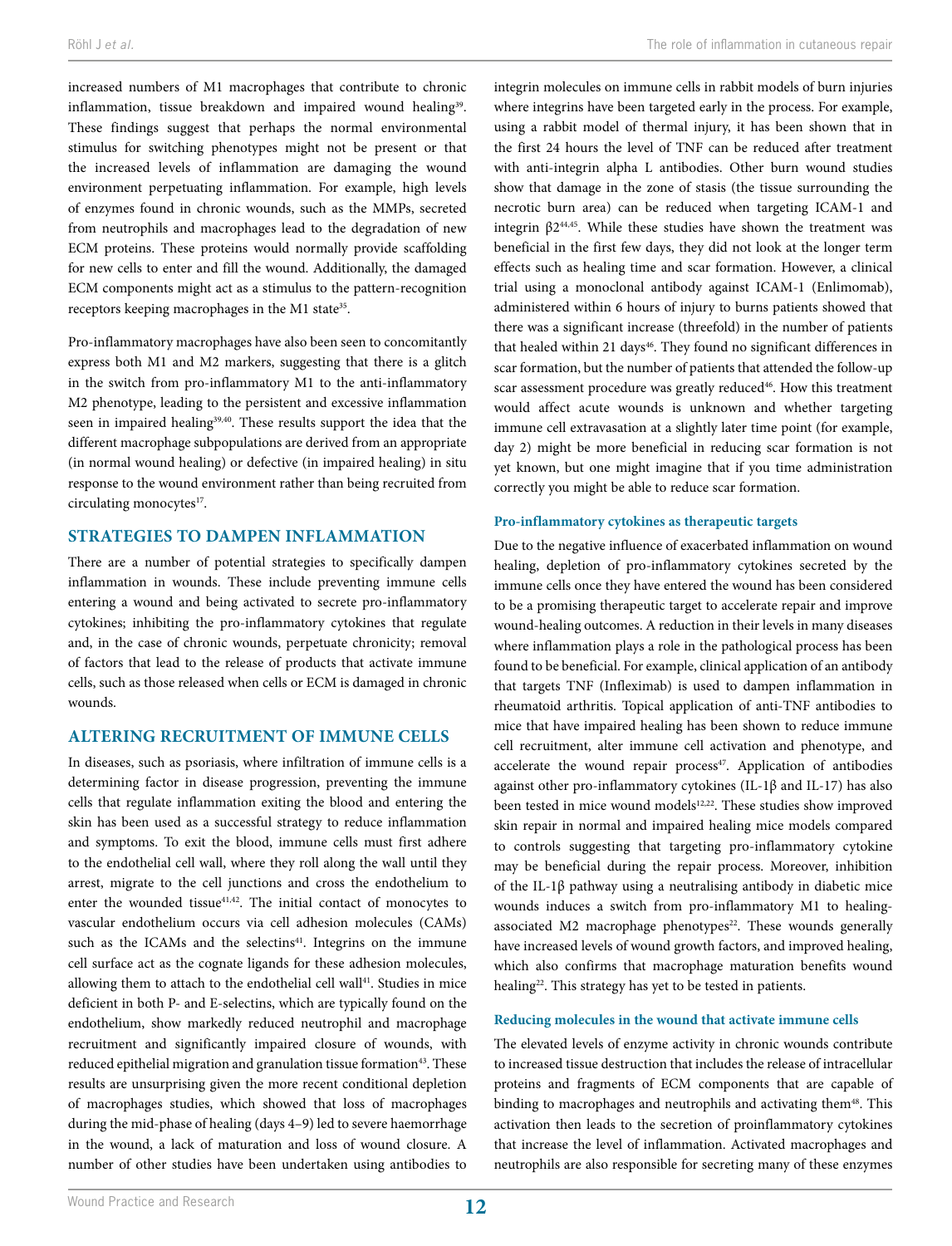and so more damage leads to more inflammation, which, in turn, leads to more damage and a vicious cycle begins, perpetuating chronicity in the wound.

MMPs are one such family of enzymes whose levels are significantly increased in chronic wounds (MMPs1, 2, 8, 9) along with decreased levels of their inhibitors (TIMPs1, and 2)<sup>49</sup>. The imbalance in MMPs and TIMPs could be responsible for uncontrolled ECM turnover, inflammation, dysregulated cell growth and migration in wound tissue<sup>49</sup>. Given the significance of MMPs in inflammation-associated diseases such as chronic wounds, these proteases have been and still are considered promising therapeutic targets. However, most of the MMP inhibitors are broad-spectrum and since there are also other MMPs in the wound that have beneficial physiological functions are not suitable for use in wounds. The design of specific inhibitors has been unsuccessful to date as MMPs share very similar structures around and within their active sites. Protease-absorbent dressings have been used to 'mop up' protease in chronic wounds, although whether they are beneficial in healing is unclear. For example, one study using an oxidised, regenerated cellulose/collagen matrix dressing showed reduced levels of MMP2 in venous leg ulcers but found no effect on the overall healing rate<sup>50</sup>.

## **CONCLUSION**

Future research will determine whether targeting macrophage migration, activation or its secretory products in the early stages of tissue repair might reduce inflammation and lower scar formation. Data from mice studies suggest that dampening inflammation has the potential to reduce scar formation and that the same strategies might also be beneficial to chronic wound healing.

## **REFERENCES**

- 1. Martin P, Leibovich SJ. Inflammatory cells during wound repair: the good, the bad and the ugly. Trends Cell Biol 2005; 15(11):599–607.
- 2. Darby IA, Laverdet B, Bonte F, Desmouliere A. Fibroblasts and myofibroblasts in wound healing. Clin Cosmet Investig Dermatol 2014; 7:301–11.
- 3. Koh TJ, DiPietro LA. Inflammation and wound healing: the role of the macrophage. Expert Rev Mol Med 2011; 13:e23.
- 4. Johnson KE, Wilgus TA. Vascular Endothelial Growth Factor and Angiogenesis in the Regulation of Cutaneous Wound Repair. Adv Wound Care 2014; 3(10):647–61.
- 5. Lau K, Paus R, Tiede S, Day P, Bayat A. Exploring the role of stem cells in cutaneous wound healing. Exp Dermatol 2009; 18(11):921–33.
- 6. Greenhalgh DG. The role of apoptosis in wound healing. Int J Biochem Cell Biol 1998; 30(9):1019–30.
- 7. Eming SA, Krieg T, Davidson JM. Inflammation in wound repair: molecular and cellular mechanisms. J Invest Dermatol 2007; 127(3):514– 25.
- 8. Willenborg S, Eckes B, Brinckmann J *et al.* Genetic ablation of mast cells redefines the role of mast cells in skin wound healing and bleomycininduced fibrosis. J Invest Dermatol 2014; 134(7):2005–15.
- 9. Gray C, Loynes CA, Whyte MKB, Crossman DC, Renshaw SA, Chico TJA. Simultaneous intravital imaging of macrophage and neutrophil behaviour during inflammation using a novel transgenic zebrafish. Thromb Haemost 2011; 105(5):811–9.
- 10. Kim MH, Liu W, Borjesson DL *et al.* Dynamics of neutrophil infiltration during cutaneous wound healing and infection using fluorescence imaging. J Invest Dermatol 2008; 128(7):1812–20.
- 11. Khanna S, Biswas S, Shang Y *et al.* Macrophage Dysfunction Impairs Resolution of Inflammation in the Wounds of Diabetic Mice. PloS ONE 2010; 5(3):e9539.
- 12. Rodero MP, Hodgson SS, Hollier B, Combadiere C, Khosrotehrani K. Reduced Il17a expression distinguishes a Ly6c(lo)MHCII(hi) macrophage population promoting wound healing. J Invest Dermatol 2013; 133(3):783– 92
- 13. Rodero MP, Licata F, Poupel L *et al. In vivo* imaging reveals a pioneer wave of monocyte recruitment into mouse skin wounds. PloS ONE 2014; 9(10):e108212.
- 14. MacDonald KPA, Palmer JS, Cronau S *et al.* An antibody against the colony-stimulating factor 1 receptor depletes the resident subset of monocytes and tissue- and tumor-associated macrophages but does not inhibit inflammation. 2010 2010-11-11 00:00:00. 3955-63 p.
- 15. Brancato SK, Albina JE. Wound macrophages as key regulators of repair: origin, phenotype, and function. Am J Pathol 2011; 178(1):19–25.
- 16. Brown BN, Sicari BM, Badylak SF. Rethinking regenerative medicine: a macrophage-centered approach. Front Immunol 2014; 5:510.
- 17. Mosser DM, Edwards JP. Exploring the full spectrum of macrophage activation. Nat Rev Immunol 2008; 8(12):958–69.
- 18. Bianchi ME. DAMPs, PAMPs and alarmins: all we need to know about danger. J Leukoc Biol 2007; 81(1):1–5.
- 19. Daley JM, Reichner JS, Mahoney EJ *et al.* Modulation of macrophage phenotype by soluble product(s) released from neutrophils. J Immunol 2005; 174(4):2265–72.
- 20. Daley JM, Brancato SK, Thomay AA, Reichner JS, Albina JE. The phenotype of murine wound macrophages. J Leukoc Biol 2010; 87(1):59– 67.
- 21. Willenborg S, Lucas T, van Loo G *et al.* CCR2 recruits an inflammatory macrophage subpopulation critical for angiogenesis in tissue repair. Blood 2012; 120(3):613–25.
- 22. Mirza RE, Fang MM, Weinheimer-Haus EM, Ennis WJ, Koh TJ. Sustained inflammasome activity in macrophages impairs wound healing in type 2 diabetic humans and mice. Diabetes 2013.
- 23. Dovi JV, He L-K, DiPietro LA. Accelerated wound closure in neutrophildepleted mice. J Leukoc Biol 2003; 73(4):448–55.
- 24. Peters T, Sindrilaru A, Hinz B *et al.* Wound‐healing defect of CD18−/− mice due to a decrease in TGF‐β1 and myofibroblast differentiation. EMBO J 2005; 24(19):3400–10.
- 25. Stramer BM, Mori R, Martin P. The inflammation-fibrosis link? A Jekyll and Hyde role for blood cells during wound repair. J Invest Dermatol 2007; 127(5):1009–17.
- 26. Cowin AJ, Brosnan MP, Holmes TM, Ferguson MW. Endogenous inflammatory response to dermal wound healing in the fetal and adult mouse. Dev Dyn 1998; 212(3):385–93.
- 27. Ferguson MW, O'Kane S. Scar-free healing: from embryonic mechanisms to adult therapeutic intervention. Philos Trans R Soc Lond B Biol Sci 2004; 359(1445):839–50.
- 28. Hopkinson-Woolley J, Hughes D, Gordon S, Martin P. Macrophage recruitment during limb development and wound healing in the embryonic and foetal mouse. J Cell Science 1994; 107(5):1159–67.
- 29. Szpaderska A, Zuckerman J, DiPietro L. Differential injury responses in oral mucosal and cutaneous wounds. J Dent Res 2003; 82(8):621–6.
- 30. Martin P, D'Souza D, Martin J *et al.* Wound healing in the PU.1 null mouse--tissue repair is not dependent on inflammatory cells. Curr Biol 2003; 13(13):1122–8.
- 31. Lucas T, Waisman A, Ranjan R *et al.* Differential roles of macrophages in diverse phases of skin repair. J Immunol 2010; 184(7):3964–77.
- 32. Mirza R, DiPietro LA, Koh TJ. Selective and specific macrophage ablation is detrimental to wound healing in mice. Am J Pathol 2009; 175(6):2454–62.